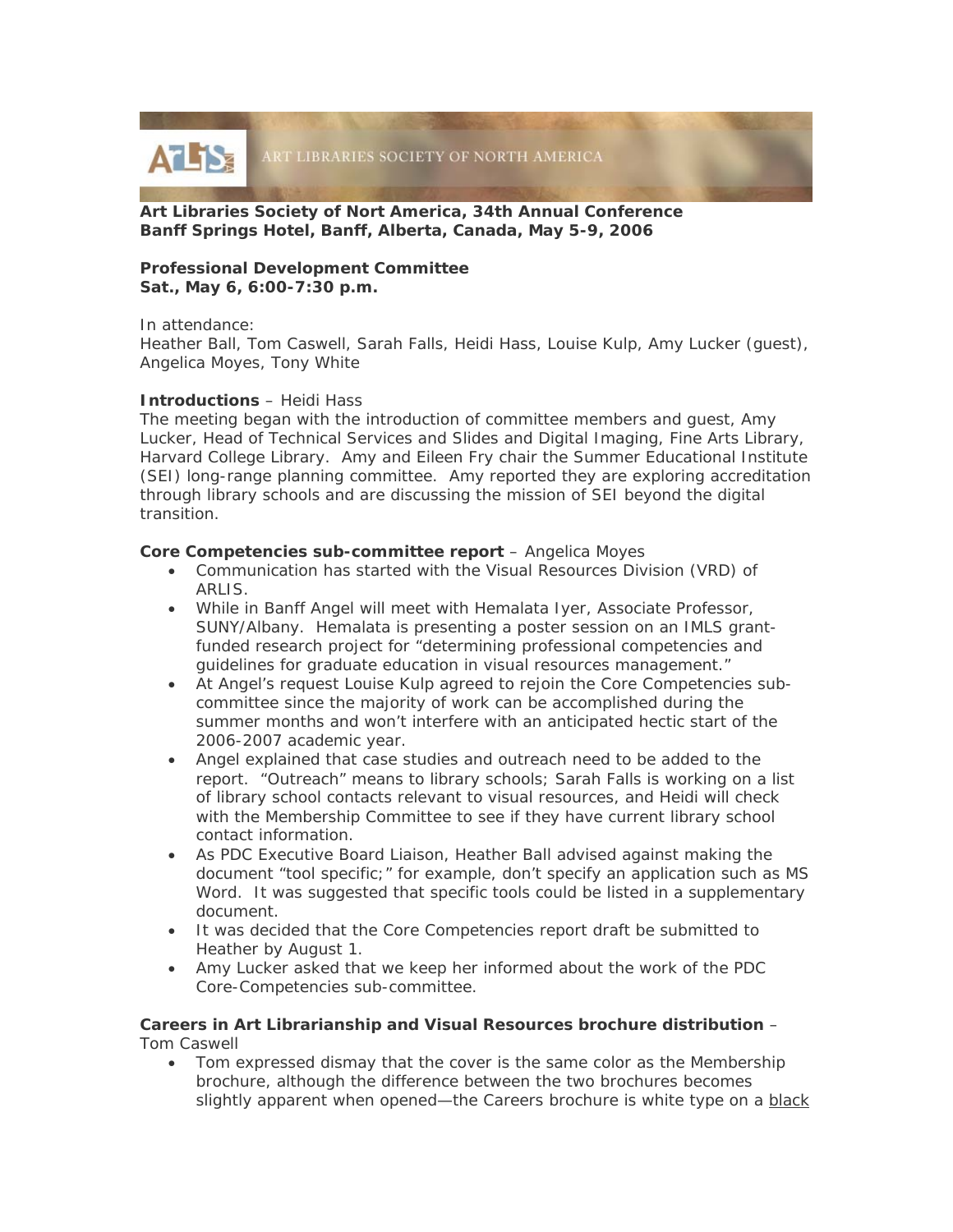ground. The Membership brochure will be reprinted soon, and Tom will ask that it be done in a cover color that will distinguish it from *Careers*.

- Approximately 450 to 500 brochures were printed and Tom is already getting some requests for them. Sarah Falls suggested sending a package of brochures to chapter presidents to use as recruitment tools and perhaps to distribute to library schools in their regions. Tom offered to take care of this relatively low-cost initial distribution; Heidi will write a letter to accompany the mailings to chapter presidents.
- Tom suggested that a special funding request could be made next year to support reprinting and additional mailing costs.

## **LOEX membership** – Heidi Hass

• Heidi expressed a "use it or lose it" attitude toward ARLIS/NA's membership in LOEX, a database of instruction materials for which we pay \$75.00 per year. Sarah Falls suggested that materials in a resource such as EDUCAUSE might be more appropriate/useful than those in LOEX. In reviewing the LOEX documentation, it appears that new materials are not even being added to its collection. Louise Kulp, who does bibliographic instruction as part of her job, will examine the usefulness of LOEX to the ARLIS membership and write a report with recommendations/alternative resources. Louise will submit the report to Heidi by July 1.

#### **Report on Assessment Task Force** – Heather Ball

- As Executive Board Liaison Heather hinted at the next stage in the development of ARLIS/NA: a richer educational program for members; certification programming (for example, for members who cannot afford to attend annual conference); mentorship program; organizational-structure changes. She also mentioned an effort to get sections and divisions to sponsor conference programs.
- Heidi inquired about the status of the proposed revision to the PDC Charge which was submitted to the Executive Board 5/1/2006. The issue has been tabled for post-conference meeting and Heather will look into why the first proposed revision was rejected by the Board.

#### **Membership Task Force report on Workshop and AskARLIS session; Yearlong Pilot Program** – Heidi Hass, Tony White

- The Membership Task Force report was published in Art Documentation last fall.
- Workshop
	- o Tony reported on *ARLIS/NA Mentoring Initiative: a Workshop for Mentors and Mentees*, held Friday, May 5, from 1-5 p.m. Three mentors, nine mentees and one "drop-in" attended. Margaret Law, Associate Director of the Libraries, University of Alberta, conducted the workshop with Heidi and Tony as co-moderators. Margaret included role-playing and breakout sessions. Heidi and Tony will edit a videotape of the workshop, and they discussed with the committee strategies and a timetable for distribution—DVD? streaming video?
	- o Some individuals have expressed interest in mentoring next year; they would be prospects for a similar workshop at the 2007 annual conference in Atlanta. Heidi explained the difficulty of getting mentors for the pilot program—she and Tony really had to work their contact lists.